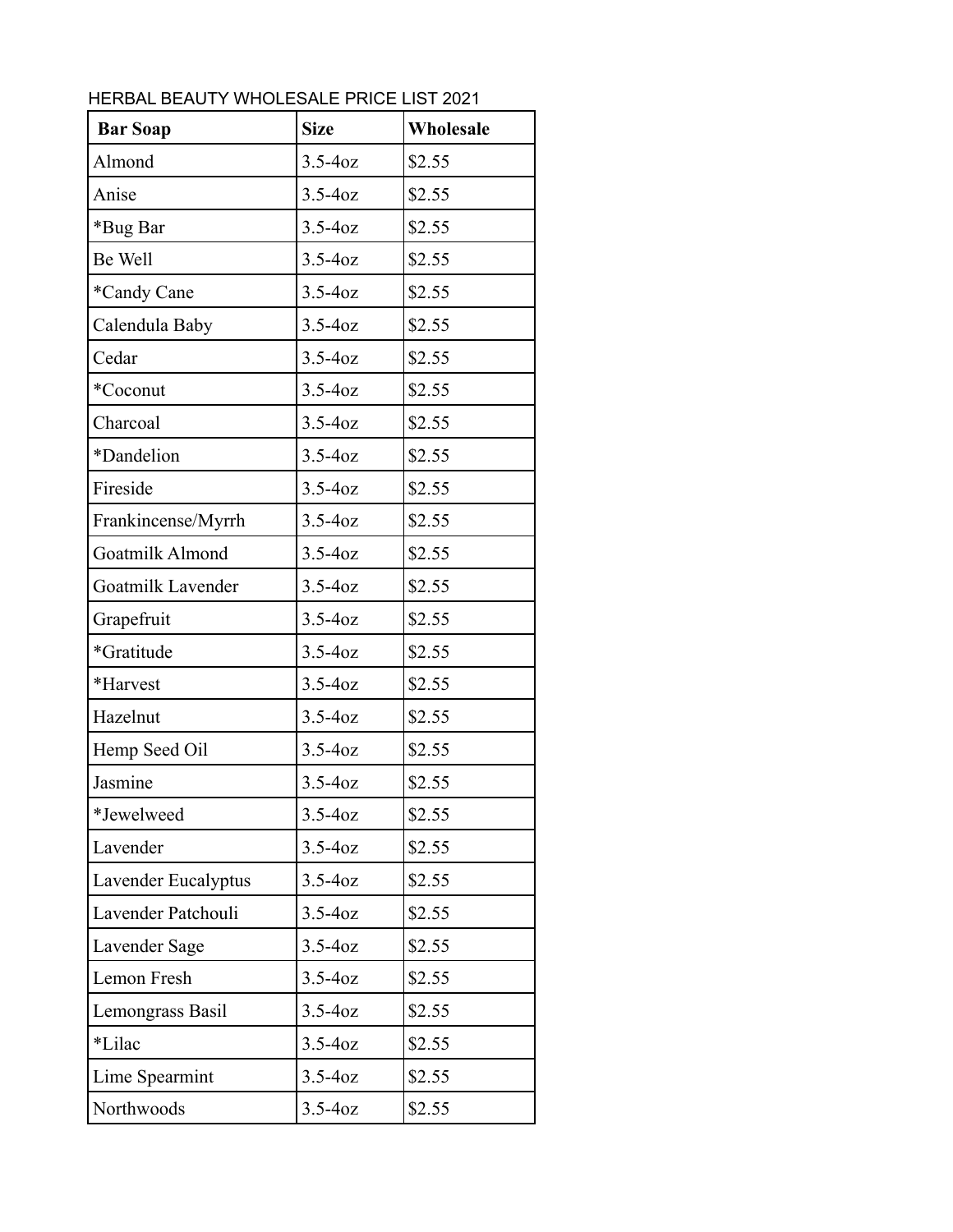| Oatmeal                | $3.5 - 40z$ | \$2.55 |
|------------------------|-------------|--------|
| Orange Clove           | $3.5 - 40z$ | \$2.55 |
| Orange ginger          | $3.5 - 40z$ | \$2.55 |
| Patchouli              | $3.5 - 40z$ | \$2.55 |
| Peppermint rosemary    | $3.5 - 40z$ | \$2.55 |
| Raspberry Cream        | $3.5 - 40z$ | \$2.55 |
| Rose Patchouli         | $3.5 - 40z$ | \$2.55 |
| Shampoo bar            | $3.5 - 40z$ | \$2.55 |
| Sandalwood             | $3.5 - 40z$ | \$2.55 |
| Sea salt               | $3.5 - 40z$ | \$2.55 |
| *Snowflake             | $3.5 - 40z$ | \$2.55 |
| <b>Spearmint Clove</b> | $3.5 - 40z$ | \$2.55 |
| Spicy Woodlands        | $3.5 - 40z$ | \$2.55 |
| Tea Tree               | $3.5 - 40z$ | \$2.55 |
| Unscented              | $3.5 - 40z$ | \$2.55 |
|                        |             |        |
| MN Shaped Soap         |             | \$6.29 |

\* Seasonal blend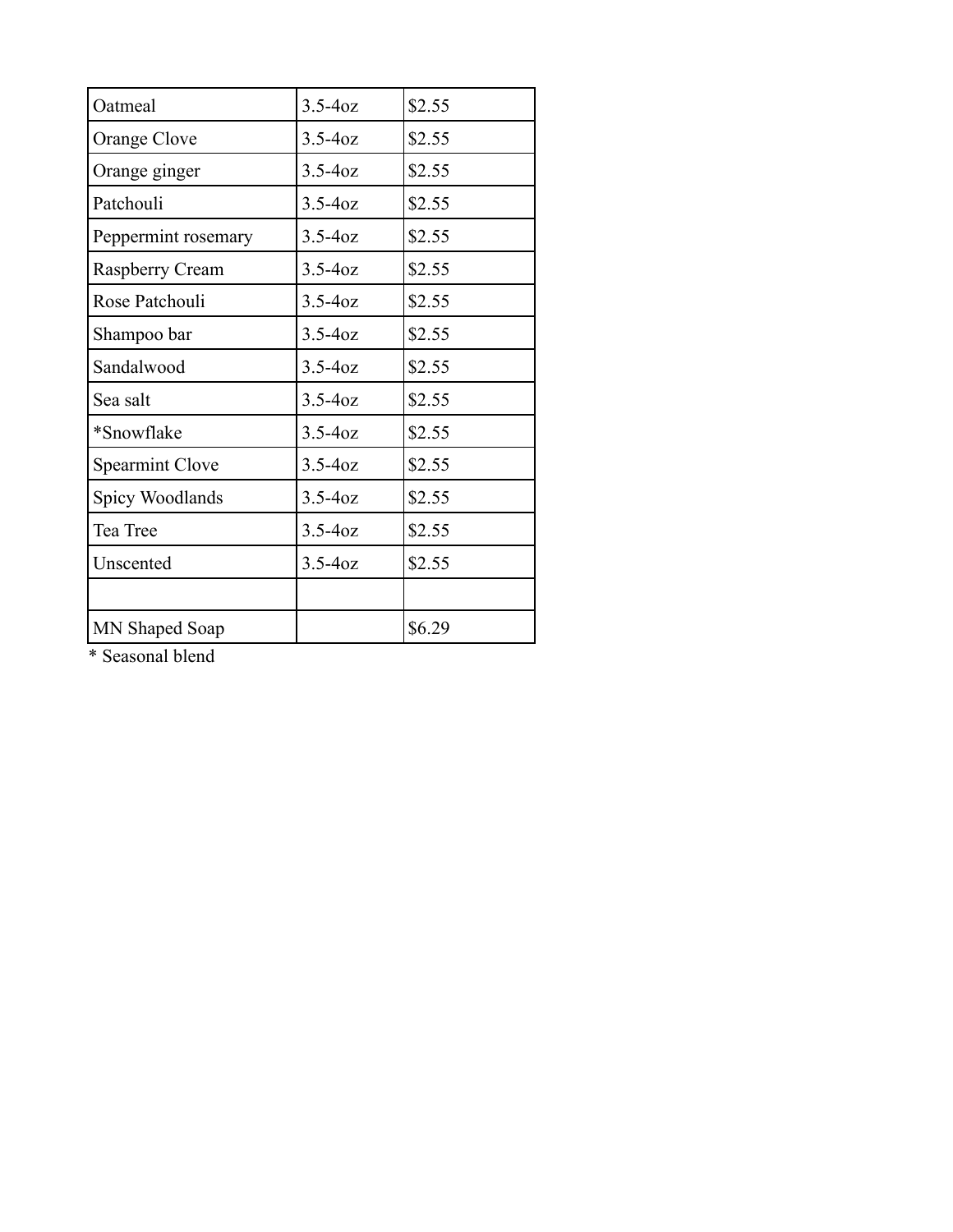| Lotion             | <b>Size</b>         | <b>Wholesale</b> |
|--------------------|---------------------|------------------|
| Lavender           | 8.5oz bottle w/pump | \$7.49           |
| Spicy Woodlands    | 8.5oz bottle w/pump | \$7.49           |
| Sweet Vanilla      | 8.5oz bottle w/pump | \$7.49           |
| Citrus             | 8.5oz bottle w/pump | \$7.49           |
| Lavender/Patchouli | 8.5oz bottle w/pump | \$7.49           |
| Patchouli          | 8.5oz bottle w/pump | \$7.49           |
| Unscented          | 8.5oz bottle w/pump | \$7.49           |
| Honey/Almond       | 8.5oz bottle w/pump | \$7.49           |
| Lilac              | 8.5oz bottle w/pump | \$7.49           |
|                    |                     |                  |
| <b>Foot Cream</b>  | 4oz tub             | \$4.94           |
| <b>Hand Cream</b>  | 4oz tub             | \$4.94           |
|                    |                     |                  |
| Shampoo            |                     |                  |
| Lavender/Patchouli | 9oz bottle          | \$6.92           |
| Revitalize         | 9oz bottle          | \$6.92           |
| Lemon/Tea Tree     | 9oz bottle          | \$6.92           |
| Unscented          | 9oz bottle          | \$6.92           |
| Coconut            | 9oz bottle          | \$6.92           |
|                    |                     |                  |
| Conditioner        | 8.5oz bottle        | \$6.92           |
| Lavender/Patchouli | 8.5oz bottle        | \$6.92           |
| Revitalize         | 8.5oz bottle        | \$6.92           |
| Lemon/Tea Tree     | 8.5oz bottle        | \$6.92           |
| Unscented          | 8.5oz bottle        | \$6.92           |
| Coconut            | 8.5oz bottle        | \$6.92           |
|                    |                     |                  |
| Hair Rinse         | 8.5oz bottle        | \$7.80           |
| Hair Oil           | 2 oz glass w/pump   | \$9.75           |
|                    |                     |                  |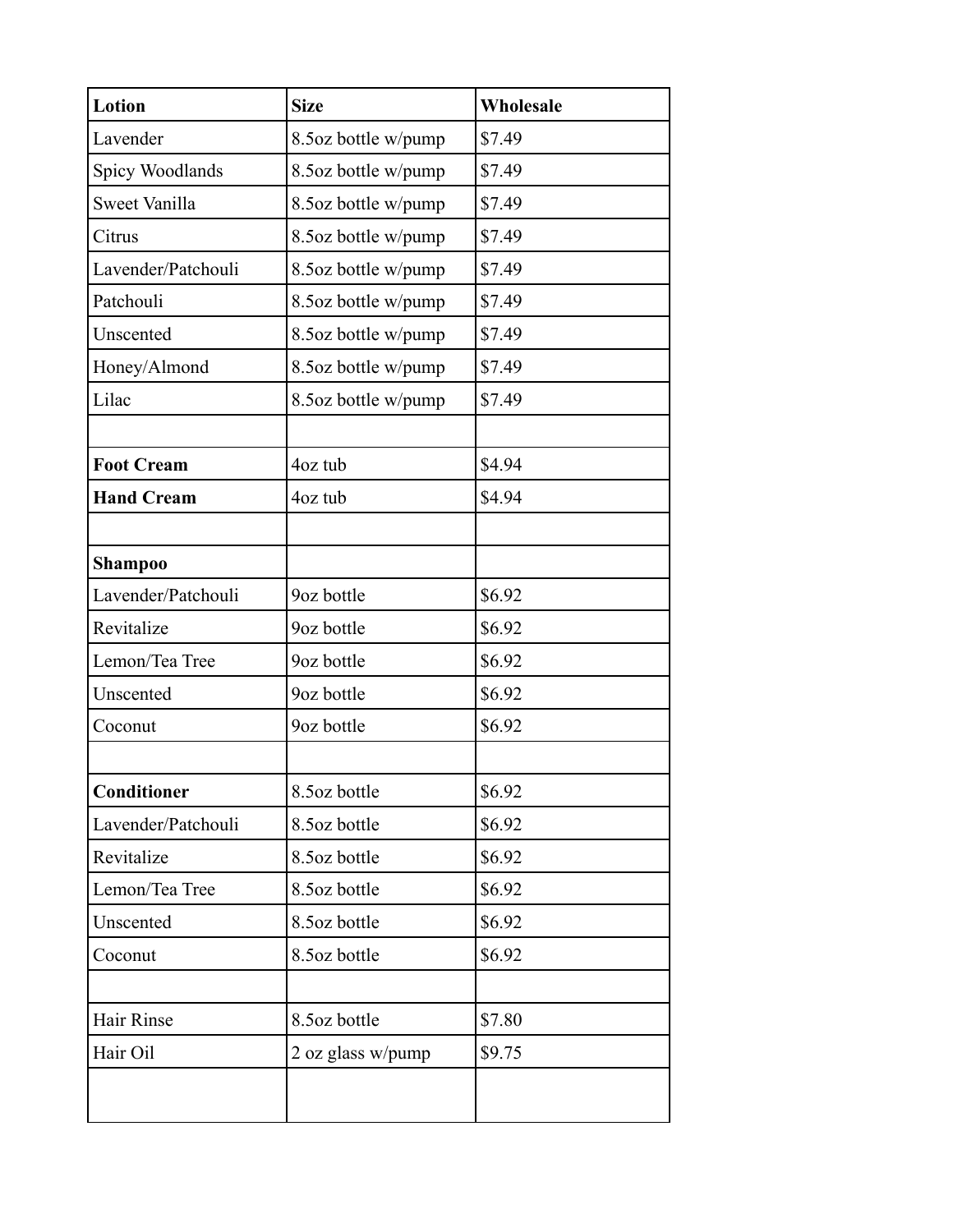| <b>Facial Products</b>    |                      |         |
|---------------------------|----------------------|---------|
| Rosewater face cleanser   | 4oz bottle           | \$5.51  |
| Rose water face toner     | 4oz bottle w/sprayer | \$5.51  |
| Rosewater face oil        | 2 oz glass w/dropper | \$9.75  |
| Rosewater face cream      | 4 oz tub             | \$7.80  |
| Rosewater face lotion     | 4oz bottle           | \$7.19  |
|                           |                      |         |
|                           |                      |         |
| <b>Acne Prone Skin</b>    |                      |         |
| Acne serum                | 1 oz glass w/dropper | \$14.30 |
| <b>Acne Charcoal wash</b> | 4oz bottle           | \$9.75  |
| Acne toner                | 4oz bottle           | \$9.75  |
| Acne spot treatment       | 10 ml glass roller   | \$7.20  |
|                           |                      |         |
| <b>Mature Skin</b>        |                      |         |
| Mature lotion             | 4oz w/pump           | \$13.00 |
| Mature eye serum          | .5oz glass           | \$11.70 |
| Mature Serum              | 1 oz glass w/dropper | \$14.30 |
| Mature lip balm           | tube                 | \$3.57  |
| <b>Mature Toner</b>       | 4oz w/spray          | \$13.00 |
|                           |                      |         |
|                           |                      |         |
| <b>Room/Body Sprays</b>   |                      |         |
| Tangy                     | 4oz aluminum w/spray | \$4.94  |
| Spicy Woodlands           | 4oz aluminum w/spray | \$4.94  |
| Peppermint Blend          | 4oz aluminum w/spray | \$4.94  |
| Soothe                    | 4oz aluminum w/spray | \$4.94  |
| Vanilla                   | 4oz aluminum w/spray | \$4.94  |
| Lavender/Patchouli        | 4oz aluminum w/spray | \$4.94  |
| Lilac                     | 4oz aluminum w/spray | \$4.94  |
| Yoga Mat Spray            | 4oz aluminum w/spray | \$4.94  |
|                           |                      |         |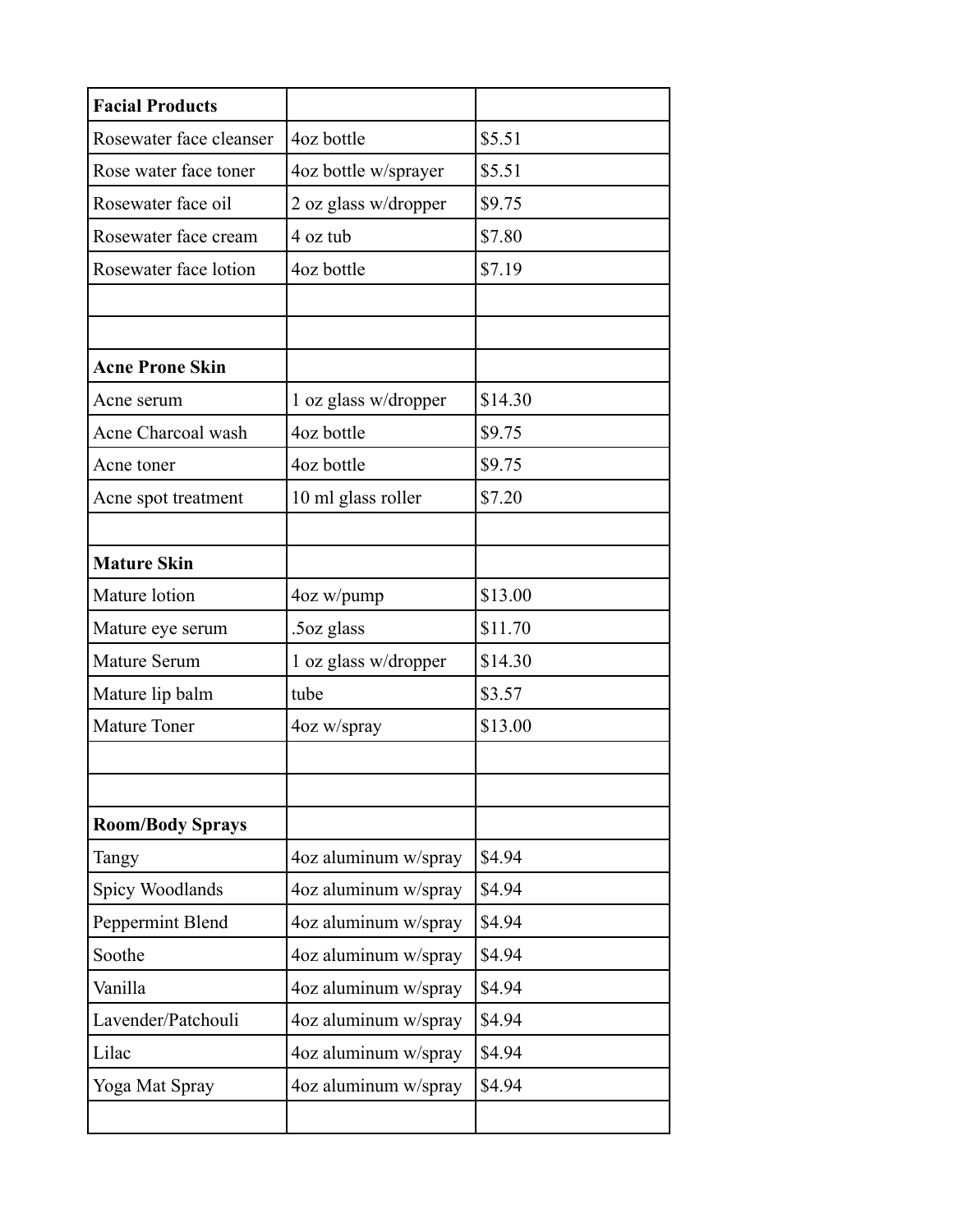| <b>Body Oil</b>                    |                   |         |
|------------------------------------|-------------------|---------|
| Soothe                             | 4oz bottle        | \$4.94  |
| Rejuvenate                         | 4oz bottle        | \$4.94  |
| Entice                             | 4oz bottle        | \$4.94  |
| Lip Balm                           |                   |         |
| Orange                             | tube              | \$1.48  |
| Peppermint                         | tube              | \$1.48  |
| Almond                             | tube              | \$1.48  |
| Vanilla                            | tube              | \$1.48  |
| Raspberry                          | tube              | \$1.48  |
|                                    |                   |         |
| <b>Lip Tints</b>                   |                   |         |
| Sangria                            | tube              | \$2.90  |
| Sienna                             | tube              | \$2.90  |
| <b>Lotion Bars</b>                 |                   |         |
| Unscented                          | loz tin           | \$4.22  |
|                                    |                   |         |
| <b>Sugar Scrub</b>                 |                   |         |
| Peppermint                         | 6 oz tub          | \$5.68  |
| Citrus                             | 6 oz tub          | \$5.68  |
|                                    |                   |         |
| <b>Essential Oils</b>              |                   |         |
| Lavender                           | .5oz glass bottle | \$10.50 |
| Patchouli                          | .5oz glass bottle | \$10.50 |
| Peppermint                         | .5oz glass bottle | \$10.50 |
| Orange                             | .5oz glass bottle | \$10.50 |
| Tea Tree                           | .5oz glass bottle | \$10.50 |
| Eucalyptus                         | .5oz glass bottle | \$10.50 |
| Be Well (comparable to<br>Thieves) | .5oz glass bottle | \$10.50 |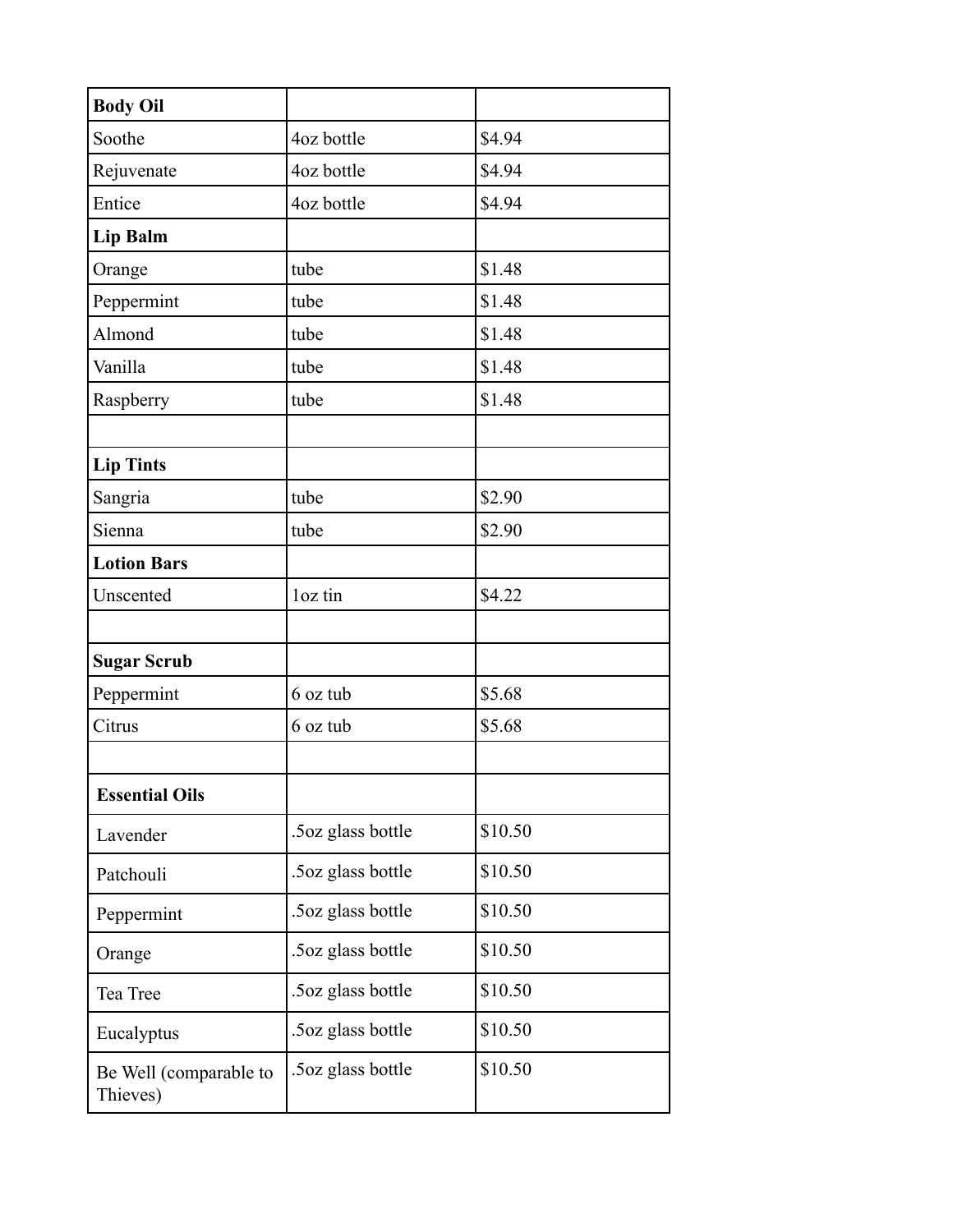| <b>Roll-ons</b>              |                   |         |
|------------------------------|-------------------|---------|
| Uplifting                    | .25 glass roll-on | \$7.19  |
| Lavender/Patchouli           | .25 glass roll-on | \$7.19  |
| Grounding                    | .25 glass roll-on | \$7.19  |
| <b>Topical Tummy Relief</b>  | .25 glass roll-on | \$7.19  |
| Anxiety                      | .25 glass roll-on | \$7.19  |
| Muscle Relief                | .25 glass roll-on | \$7.19  |
| Jasmine                      | .25 glass roll-on | \$7.19  |
| Vanilla                      | .25 glass roll-on | \$7.19  |
| Patchouli                    | .25 glass roll-on | \$7.19  |
| Nausea Relief                | .25 glass roll-on | \$7.19  |
| Rose                         | .25 glass roll-on | \$7.19  |
| Relaxing                     | .25 glass roll-on | \$7.19  |
| Headache Relief              | .25 glass roll-on | \$7.19  |
| Clarity                      | .25 glass roll-on | \$7.19  |
| <b>Itch Relief</b>           | .25 glass roll-on | \$7.19  |
|                              |                   |         |
| <b>Aroma Balms Set</b>       | 4 balms in bag    | \$10.99 |
|                              |                   |         |
| <b>Bath Salts</b>            |                   |         |
| Uplift                       |                   | \$3.59  |
| Relaxing                     |                   | \$3.59  |
| Invigorate                   |                   | \$3.59  |
| Muscle Relief                |                   | \$3.59  |
|                              |                   |         |
| <b>Baby Line</b>             |                   |         |
| <b>Baby Lotion: Lavender</b> | 8oz bottle        | \$7.49  |
| <b>Baby Wash: Lavender</b>   | 8oz foamer        | \$7.49  |
| Diaper Balm                  | 2oz glass jar     | \$10.75 |
|                              |                   |         |